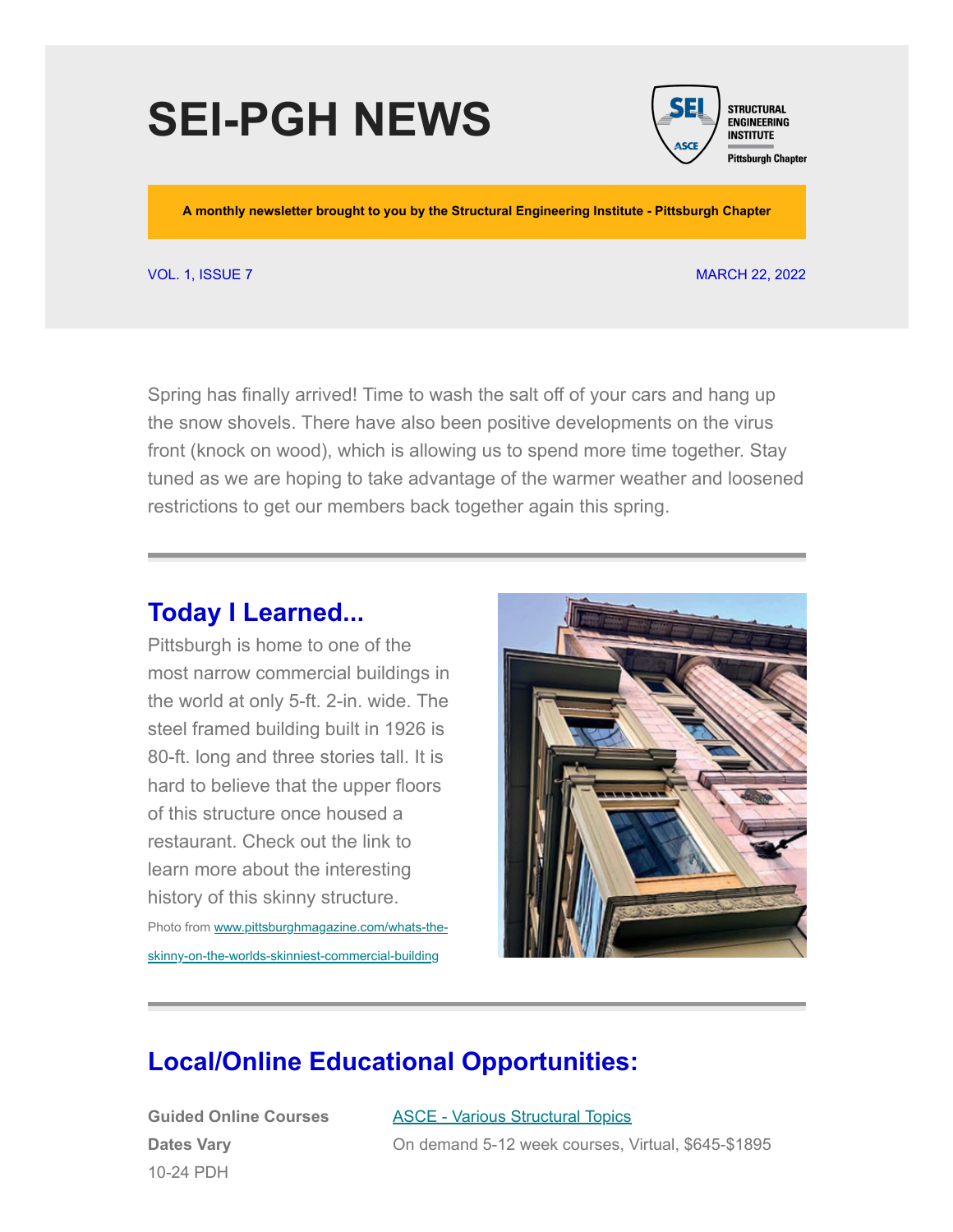| <b>Thu 3/31</b><br>1.0 PDH | <b>ASCE Geo-Institute and DFI - Mandalay Bay</b><br><b>Micropiles</b><br>5:30-9 PM, ESWP, \$0-\$55 (includes dinner, cash bar)                        |
|----------------------------|-------------------------------------------------------------------------------------------------------------------------------------------------------|
| <b>Mon 4/4</b><br>2.0 PDH  | <b>ASCE - An Introduction to Designing with Fiber-</b><br><b>Reinforced Polymer (FRP) Composites</b><br>11:30 AM -1 PM, Virtual, \$99-\$159           |
| <b>Mon 4/4</b><br>2.0 PDH  | <b>ASCE - Practical Design, Construction, and Repair</b><br><b>Guidelines for Shotcrete Application</b><br>11:30 AM -1 PM, Virtual, \$99-\$159        |
| <b>Tue 4/5</b><br>1.5 PDH  | <b>ACI - Nondestructive Testing Methods for Evaluation of</b><br><b>Structural Concrete</b><br>1-2:30 PM, Virtual, \$0-\$39                           |
| <b>Tue 4/12</b><br>2.0 PDH | <b>ASCE - A Data Base and Recommendation on 400</b><br><b>Failed MSE Walls with Geosynthetic Reinforcement</b><br>11:30 AM -1 PM, Virtual, \$99-\$159 |
| <b>Tue 4/12</b><br>1.5 PDH | <b>NCSEA - Ground Improvement and the Structural</b><br>Engineer<br>1-2:30 PM, Virtual, \$250-\$300                                                   |
| <b>Tue 4/21</b><br>1.5 PDH | <b>NCSEA - Shotcrete in Concrete Codes and Standards</b><br>1-2:30 PM, Virtual, \$250-\$300                                                           |

## **Out-of-Town Educational Opportunities:**

| Wed 3/23-Fri 3/25 | 2022 NASCC: The Steel Conference                |
|-------------------|-------------------------------------------------|
| $\leq$ 17.5 PDH   | Denver, CO, \$0-\$780                           |
| Sun 3/27-Thu 3/31 | 2022 ACI Concrete Convention                    |
| $\leq$ 27.5 PDH   | Orlando, FL, \$20-\$1049                        |
|                   | (Virtual Technical Sessions \$0-\$179)          |
| Tue 4/5-Fri 4/8   | 2022 Steel Erectors Association of America 50th |
| PDH TBD           | <b>Anniversary Convention</b>                   |
|                   | Charleston, SC, \$625-\$785                     |